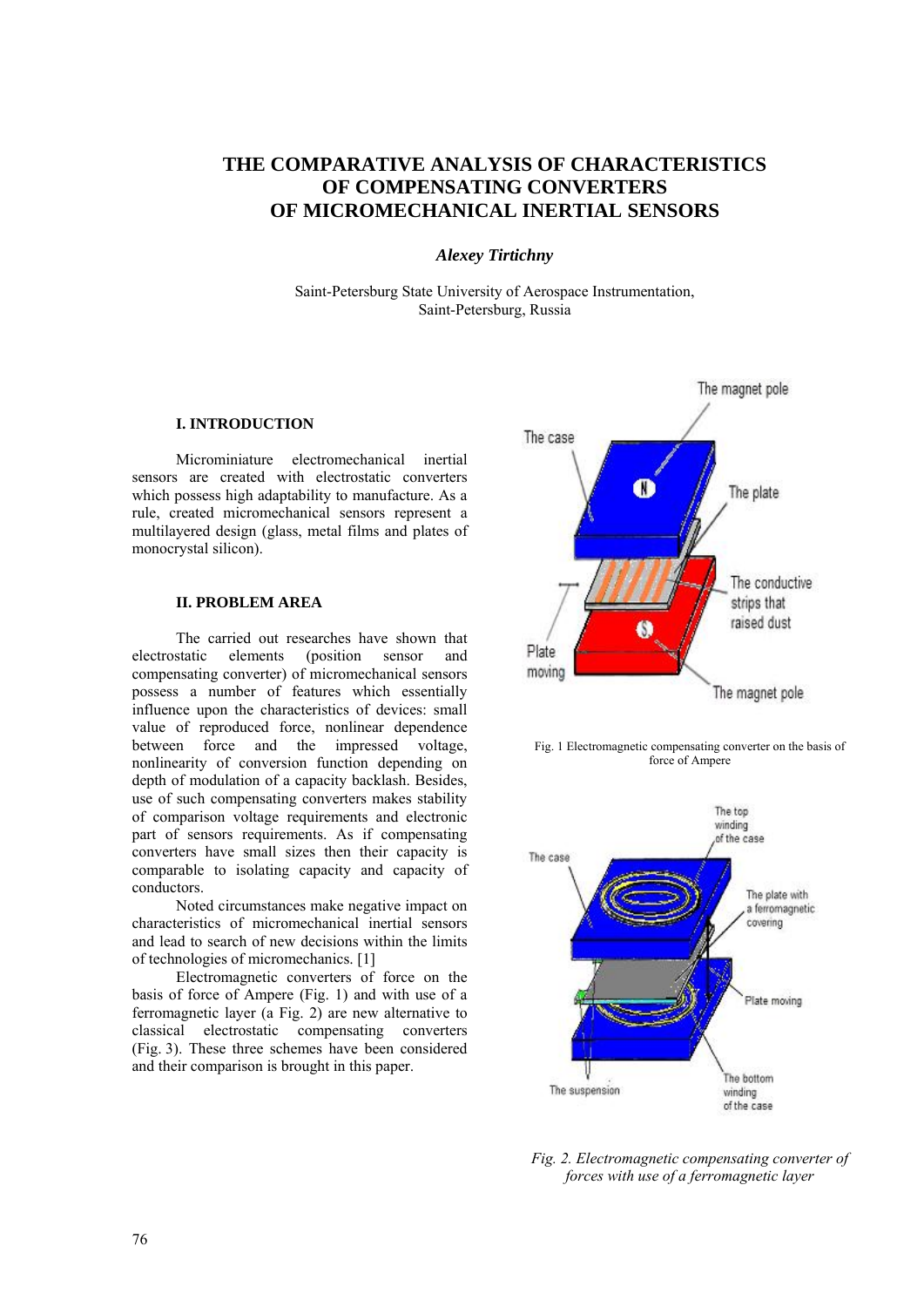

reasons). Depending on number of strips n their width is defined under the formula

$$
b=\frac{b_{0}-(n-1)\cdot\Delta}{n}
$$

.

Dependence of width of a strip on number of strips is presented in Fig. 4.

A melting current of a conductive strip equal [2]

$$
I_m = \frac{\sqrt{\frac{4 \cdot b \cdot \Delta}{\pi}} \cdot 10^3 - 0.005}{0.034}.
$$

Dependence of melting current of a strip on number of strips is presented in a Fig. 5.

If a strips of a conductor layer are dusted both sides of a plate, then submitting on each strip a current making 75 % from a melting current, it is possible to reach values of force of Ampere equal

$$
F=0.75\cdot I_{nn}\cdot B\cdot 2\cdot n\cdot l\,,
$$

 $B$  – the induction of a magnetic field created in a backlash (let *B*=0.1 T). Dependence of force of Ampere on number of strips is presented in a Fig.6.



Fig. 4. Dependence of width of a strip on number of strips

Fig. 3. Electrostatic compensating converter

## **III. ELECTROMAGNETIC COMPENSATING CONVERTER ON THE BASIS OF FORCE OF AMPERE**

Let's consider in more details the scheme of electromagnetic compensating converter on the basis of force of the Ampere (Fig. 1). Let the size of a plate is 5mm×5mm ( $b_0$  – width,  $l$  – length of a plate), a thickness of the raised dust layer of copper is 10 micron. Copper is raised dust by strips of some width *b* with backlashes between them  $\Delta = 10$  microns (the size of a backlash is chosen from technological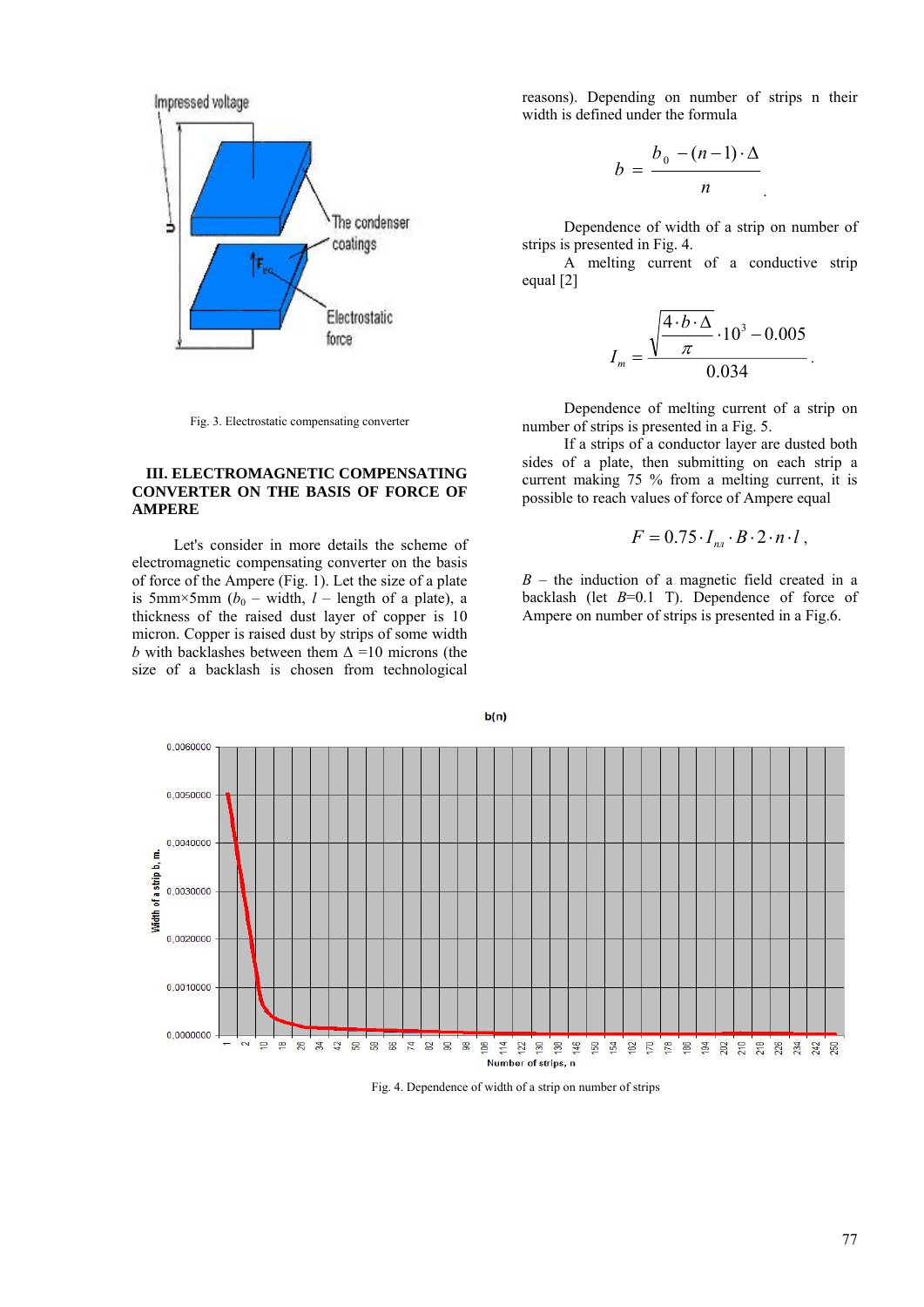

Fig. 6. Dependence of force of Ampere on number of strips

Table 1.



| Number of   |                         | Melting current | Force of      |
|-------------|-------------------------|-----------------|---------------|
| strips, $n$ | Width of a strip $b, m$ | Im, A           | Ampere $F, N$ |
|             | 0.0050000               | 7.274           | 0.00546       |
| 26          | 0.0001827               | 1.271           | 0.02479       |
| 58          | 0.0000764               | 0.770           | 0.03350       |
| 74          | 0.0000577               | 0.650           | 0.03608       |
| 90          | 0.0000457               | 0.562           | 0.03795       |
| 122         | 0.0000311               | 0.438           | 0.04007       |
| 138         | 0.0000263               | 0.391           | 0.04049       |
| 150         | 0.0000234               | 0.361           | 0.04057       |
| 154         | 0.0000225               | 0.351           | 0.04055       |
| 178         | 0.0000181               | 0.300           | 0.04005       |
| 194         | 0.0000158               | 0.270           | 0.03935       |
| 210         | 0.0000139               | 0.244           | 0.03837       |
| 234         | 0.0000114               | 0.207           | 0.03641       |
| 250         | 0.0000100               | 0.185           | 0.03478       |

78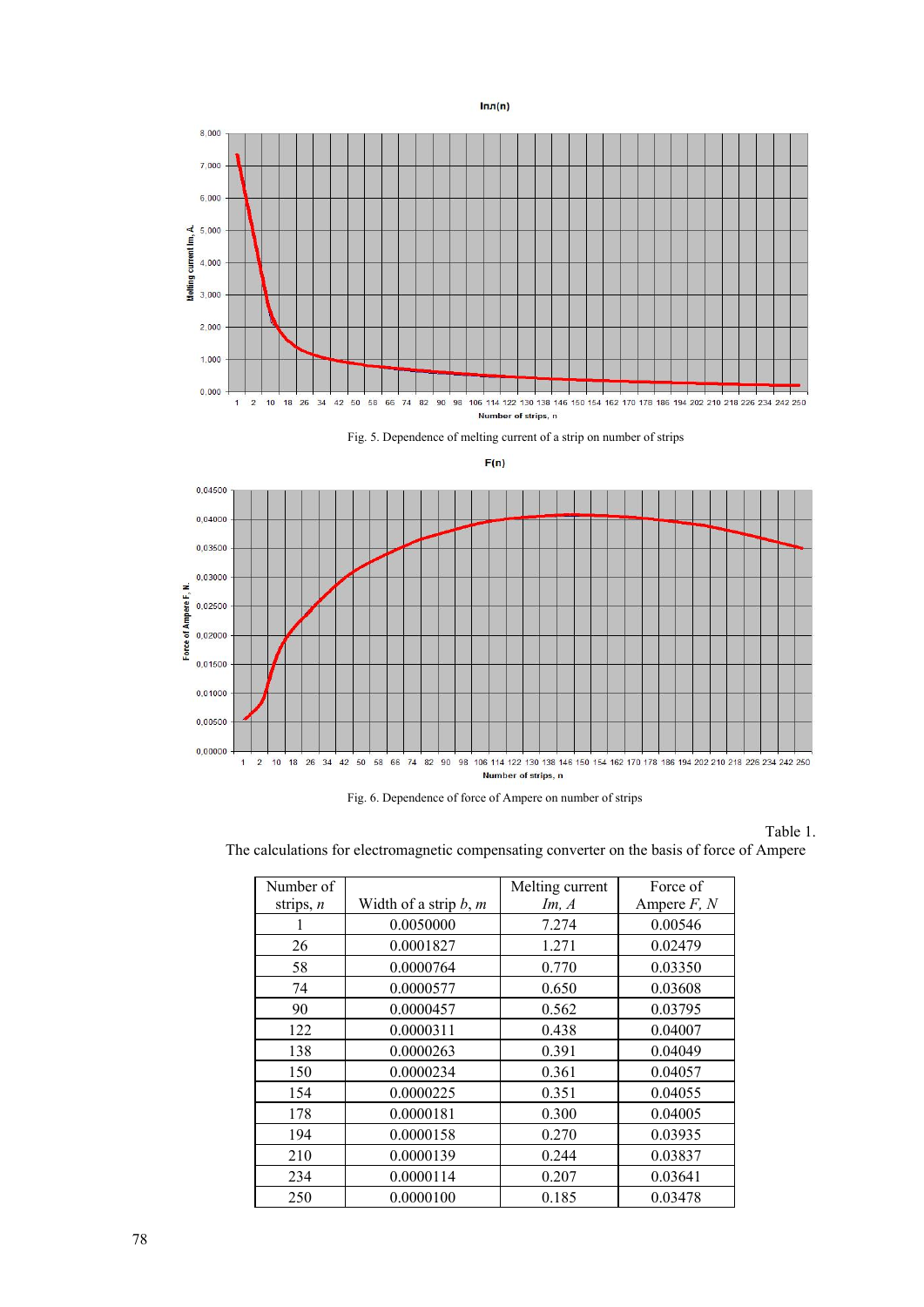In case of a dusting of strips one side force will be equal

through the centre of a circle, on distance r from it is equal

$$
F=0.75\cdot I_{nn}\cdot B\cdot n\cdot l.
$$

In Table 1 values  $b$ ,  $I_m$  and  $F$  for various number of spending strips on a plate are presented.

Thus the dusting of 150 strips in width 23.4 microns on a plate is optimum. Total force of Ampere makes 0.0406 N.

#### **IV. ELECTROMAGNETIC COMPENSATING CONVERTER FORCES WITH USE OF A FERROMAGNETIC LAYER**

Let's consider the scheme presented in a Fig. 2. The magnetic field is created by the flat inductor with *N* coils in which the current *I* flows, and a backlash between them is *Z*. We consider the coil like set of N circular contours with a current in radiuses  $n \times z/2$ ,  $n$ a contour serial number from the centre. We neglect thickness of a wire. Then the magnetic induction of all flat inductor in a point on an axis which is passing

$$
B = \frac{\mu 0 \cdot z^2 \cdot I}{8} \cdot \sum_{n=1}^{N} \frac{n^2}{\left(\left(\frac{n \cdot z}{2}\right)^2 + r^2\right)^{\frac{3}{2}}},
$$

 $\mu_0$  – magnetic permeability of environment,  $I$  – current flowing in the coil.

Greatest possible current which the conductor layer will not begin melting decreases with increase in number of coils at a plate. Dependences of width of strips and a melting current on quantity of coils are similar specified in Fig. 4. and Fig. 5. The quantity of coils providing maximum induction B(T) of the created magnetic field in distance r from a plate along the normal to the surface line passing through the its middle, is defined taking into account melting current. Dependence of an induction on number of coils is specified in a Fig. 7.



Calculations of forces of electromagnetic compensating converter with use of a ferromagnetic layer are resulted in Tab. 2.

So, the maximum of induction is provided with the greatest possible number of coils  $(250)$ .

Force F is defined as

$$
F=\frac{\partial A}{\partial r},
$$

*A* – work on plate moving on distance *r*.

$$
A=p_m\cdot B,
$$

 $p_m$  – the magnetic moment created by a ferromagnetic layer, when it enter into an external magnetic field

$$
p_m = J \cdot V \,,
$$

79